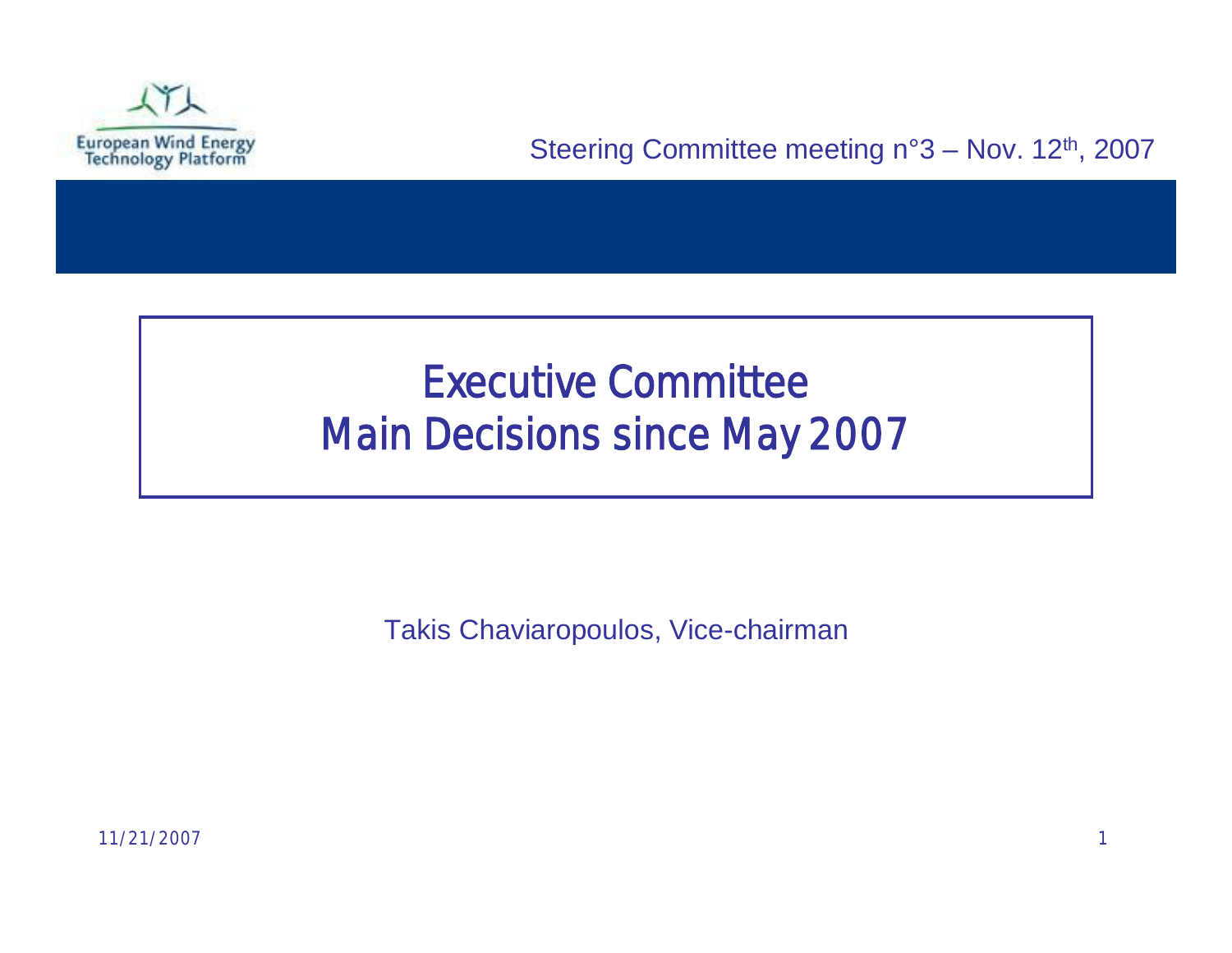

### Main Target

- q First Strategic Research Agenda and Market Deployment Strategy documents published in March 2008
	- § Used as input for the SET-Plan
	- § Support to EC for next FP7 calls
	- § First Mirror Group meeting in April 2008
	- § Promoted during EWEC

The whole TP WorkPlan is based on this target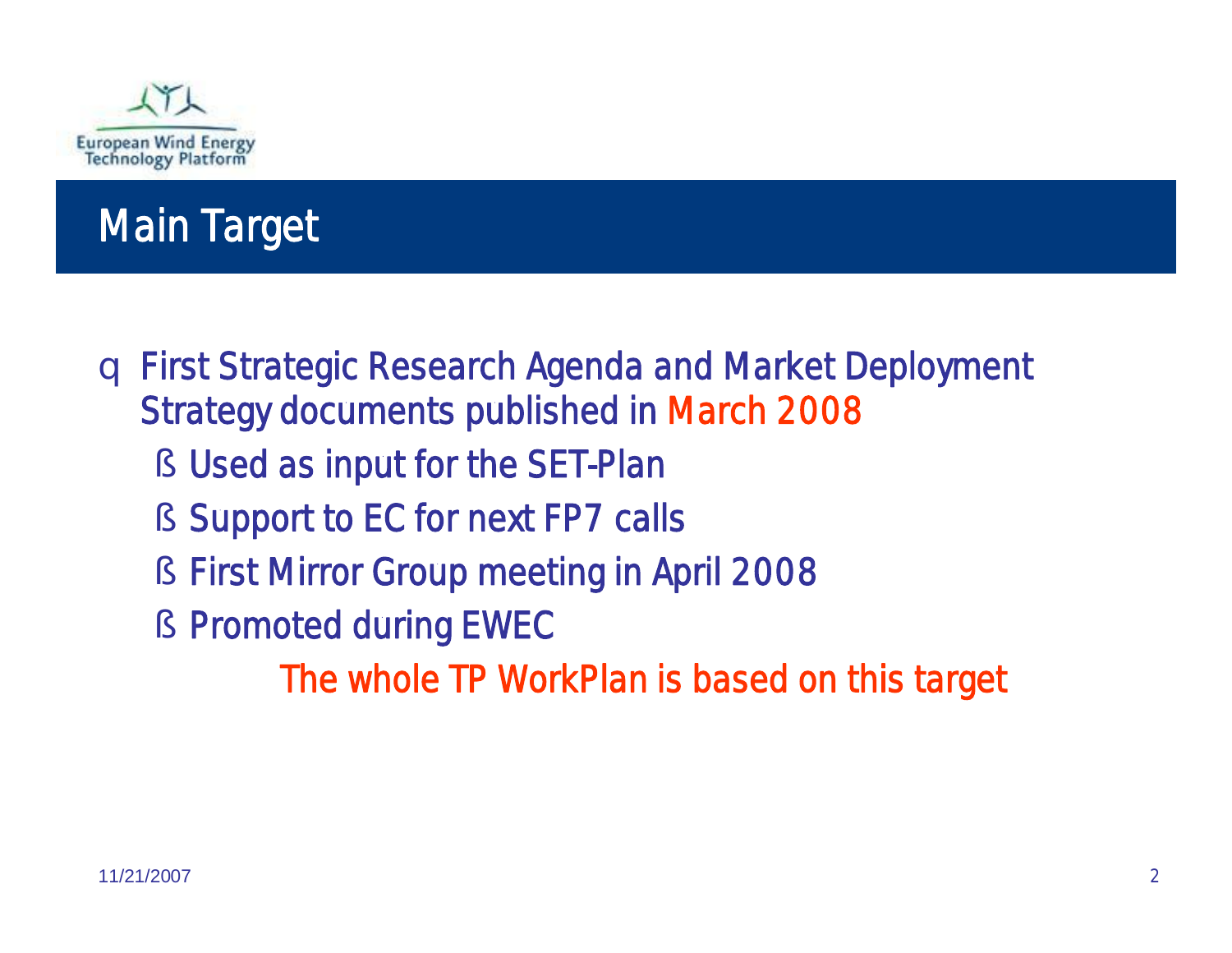

## External Contributions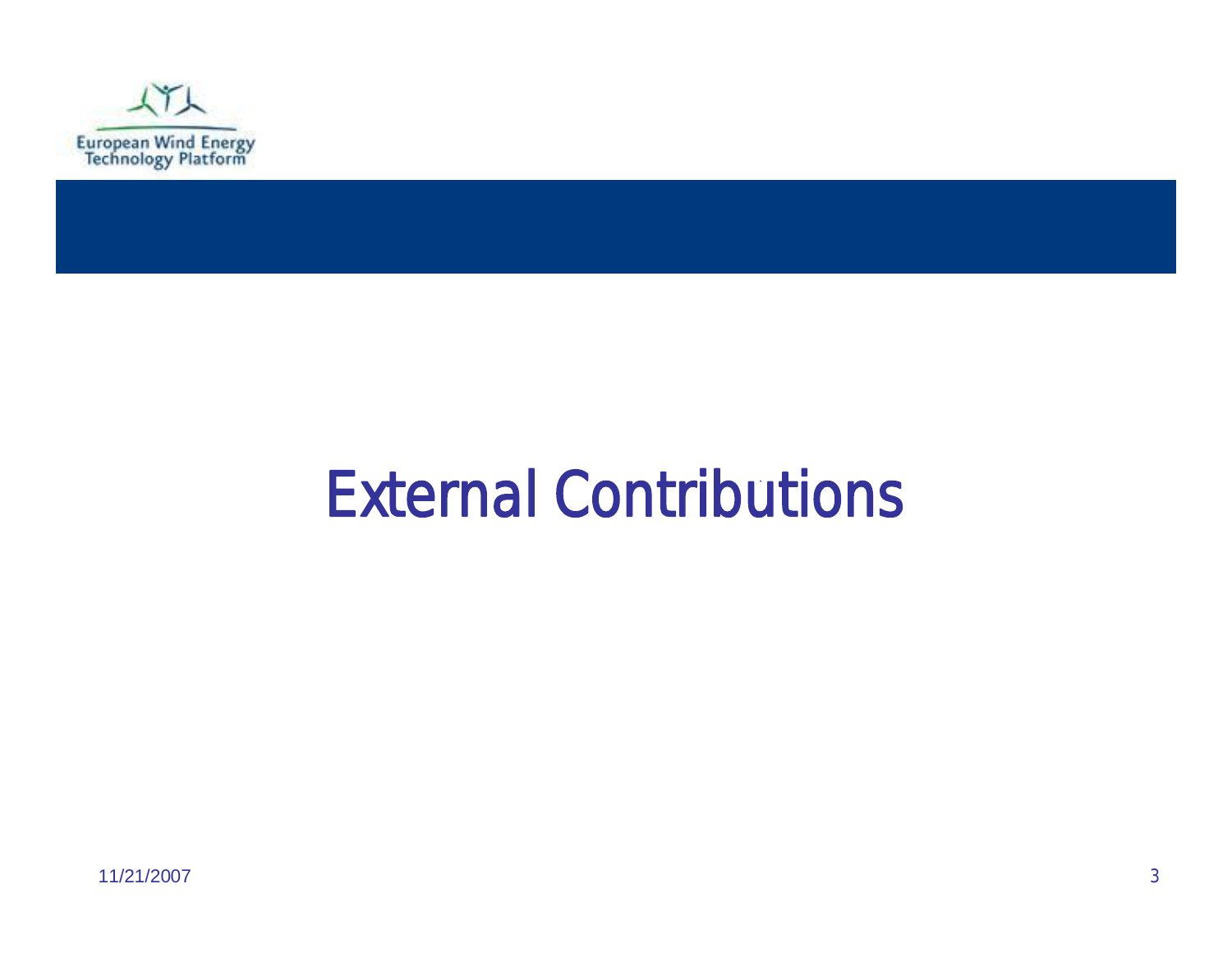

### Strategic Energy Technology Plan

- q TPWind answered a list of 33 questions
- q An Initiative was written and sent to EC
- q SET-Plan meeting with Commissioners on June 22nd

#### q Outcome:

- § The SET-Plan acknowledges offshore and onshore wind energy as a strategic technology for EU
- § Follow-up:
	- November 20<sup>th</sup>, 2007: presentation to Commissioners
	- March 2008: Spring Council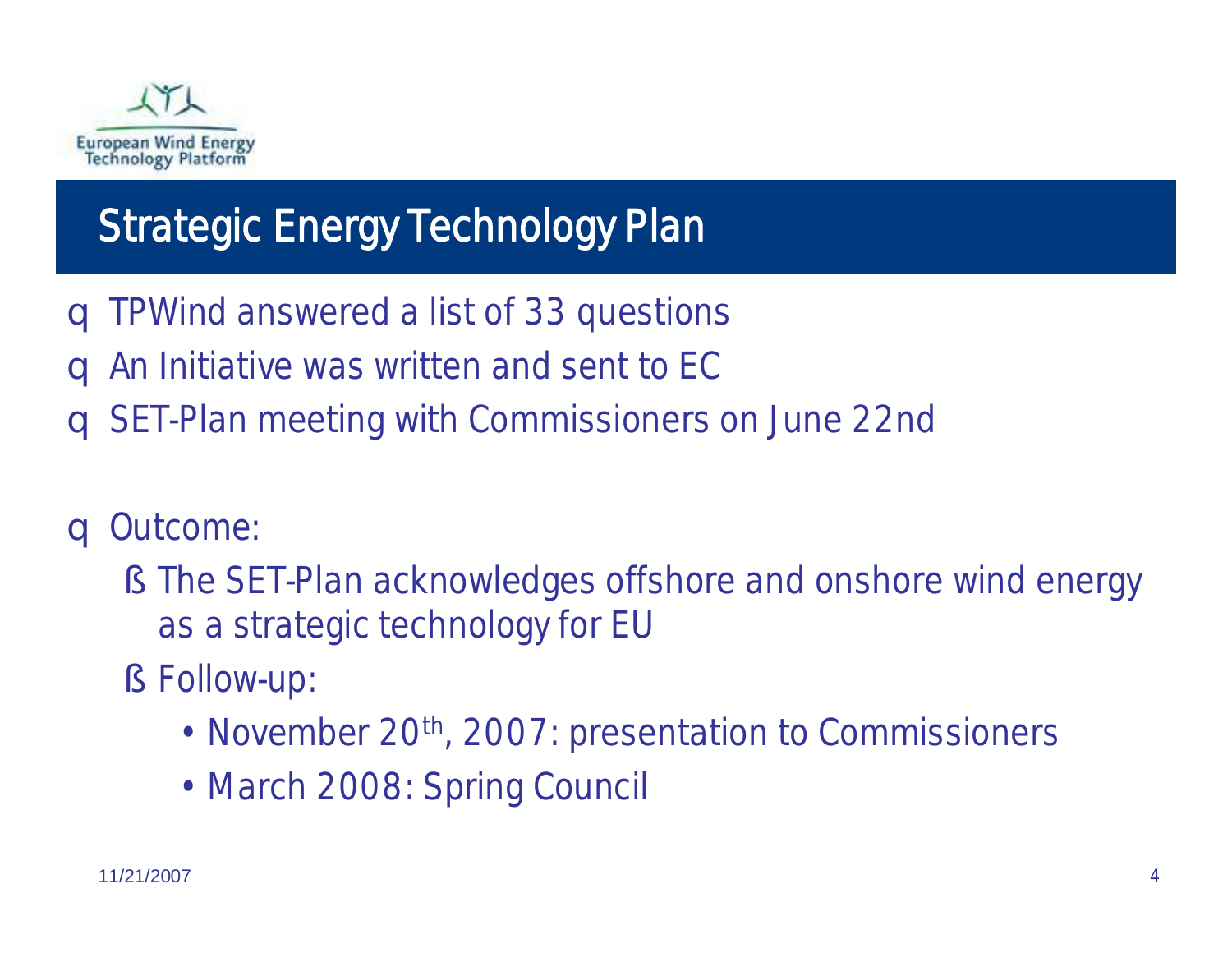

### European Technology Platforms Seminar

- q Seminars for official technology platforms, twice a year, in Brussels
- q Seminar on European Research Area
	- § TPWind provided a presentation
	- § Other ETP were present
	- § Contacts followed with: SmartGrids Platform, Road Technology Platform, Steel Technology Platform, Marine Platform

q Next meeting: Dec. 12th on SET-Plan and Research financing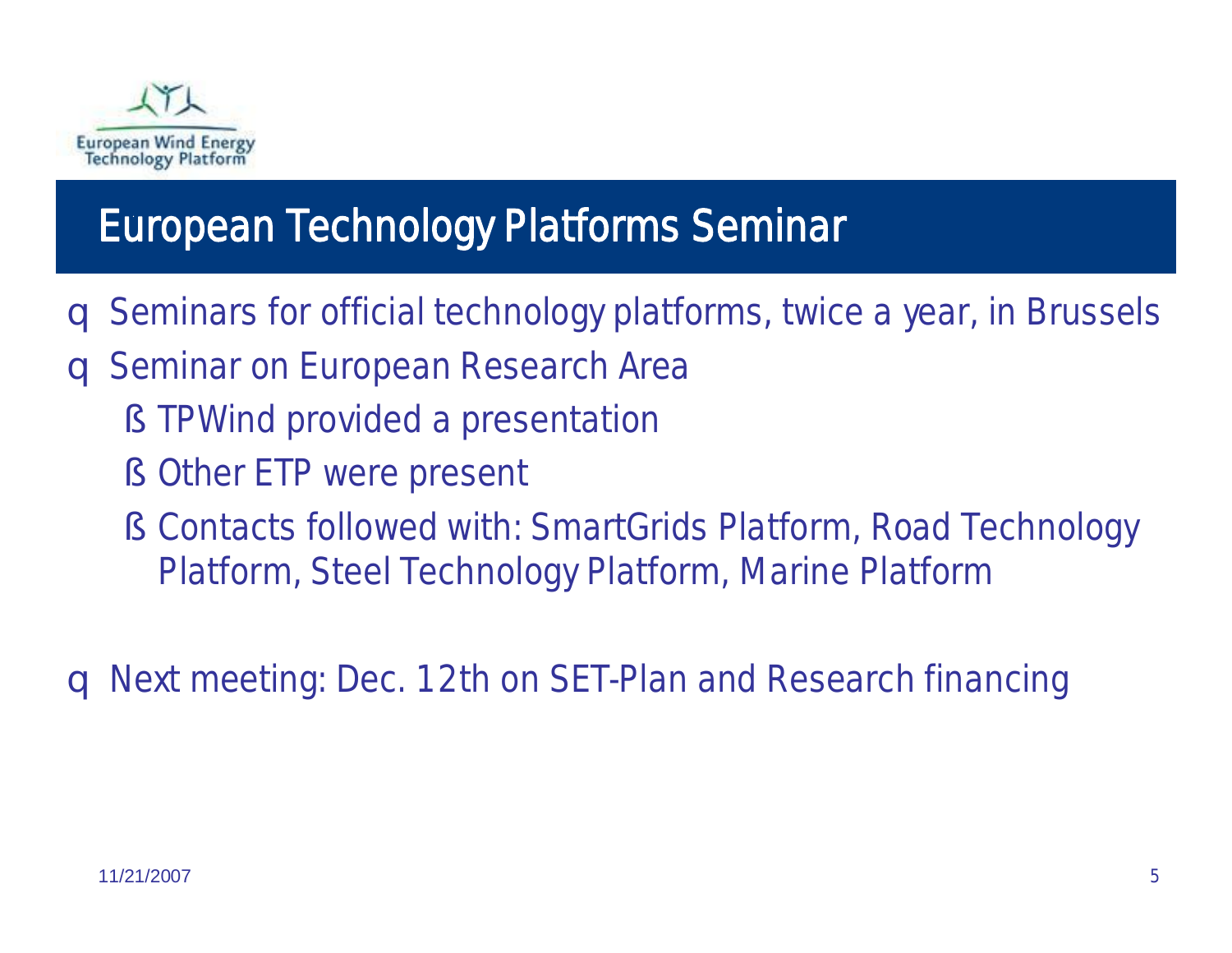

## Interaction with other EU Technology Platforms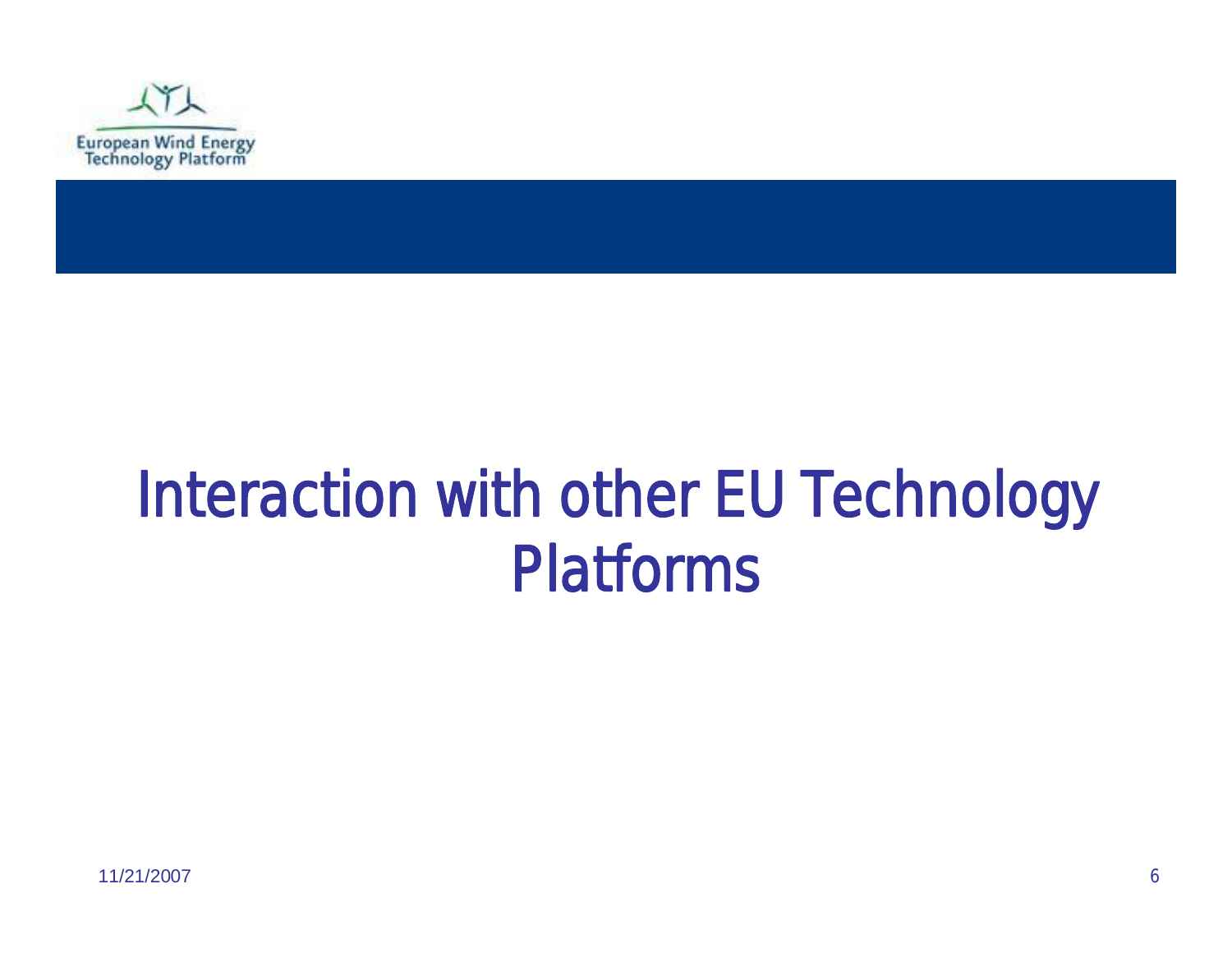

### Contacted Technology Platforms

- q 8 foreseen Technology Platforms (TP)
- q Already contacted:
	- § SmartGrids
	- § Steel (ESTEP)
	- § Materials (EUMAT)
	- § Road Transport (ERTRAC)
- q As observers to the General Assembly
	- § SmartGrids, ESTEP, EUMAT

| 8 foreseen Technology Platforms (TP)                                                                                                                       | Platform                           | <b>Purpose</b>                                                            |
|------------------------------------------------------------------------------------------------------------------------------------------------------------|------------------------------------|---------------------------------------------------------------------------|
|                                                                                                                                                            | road platform                      | logistics                                                                 |
| Already contacted:<br>§ SmartGrids                                                                                                                         | smartgrids                         | grid issues                                                               |
| § Steel (ESTEP)                                                                                                                                            | railway platform                   | logistics                                                                 |
| <b>Materials (EUMAT)</b><br>$\mathcal{S}_{\mathcal{C}}$<br>§ Road Transport (ERTRAC)<br>As observers to the General Assembly<br>§ SmartGrids, ESTEP, EUMAT | materials platform                 | costs reductions through<br>new materials / new<br>processes              |
|                                                                                                                                                            | steel platform                     | costs reductions through<br>new alloys / new materials /<br>new processes |
|                                                                                                                                                            | shipyards platform                 | Wind turbine<br>implementation, and<br>maintenance purposes               |
|                                                                                                                                                            | <b>Manufuture</b>                  | Manufacturing                                                             |
| 11/21/2007                                                                                                                                                 | Hydrogen and fuel<br>cell platform | Hygrogen production &<br>storage                                          |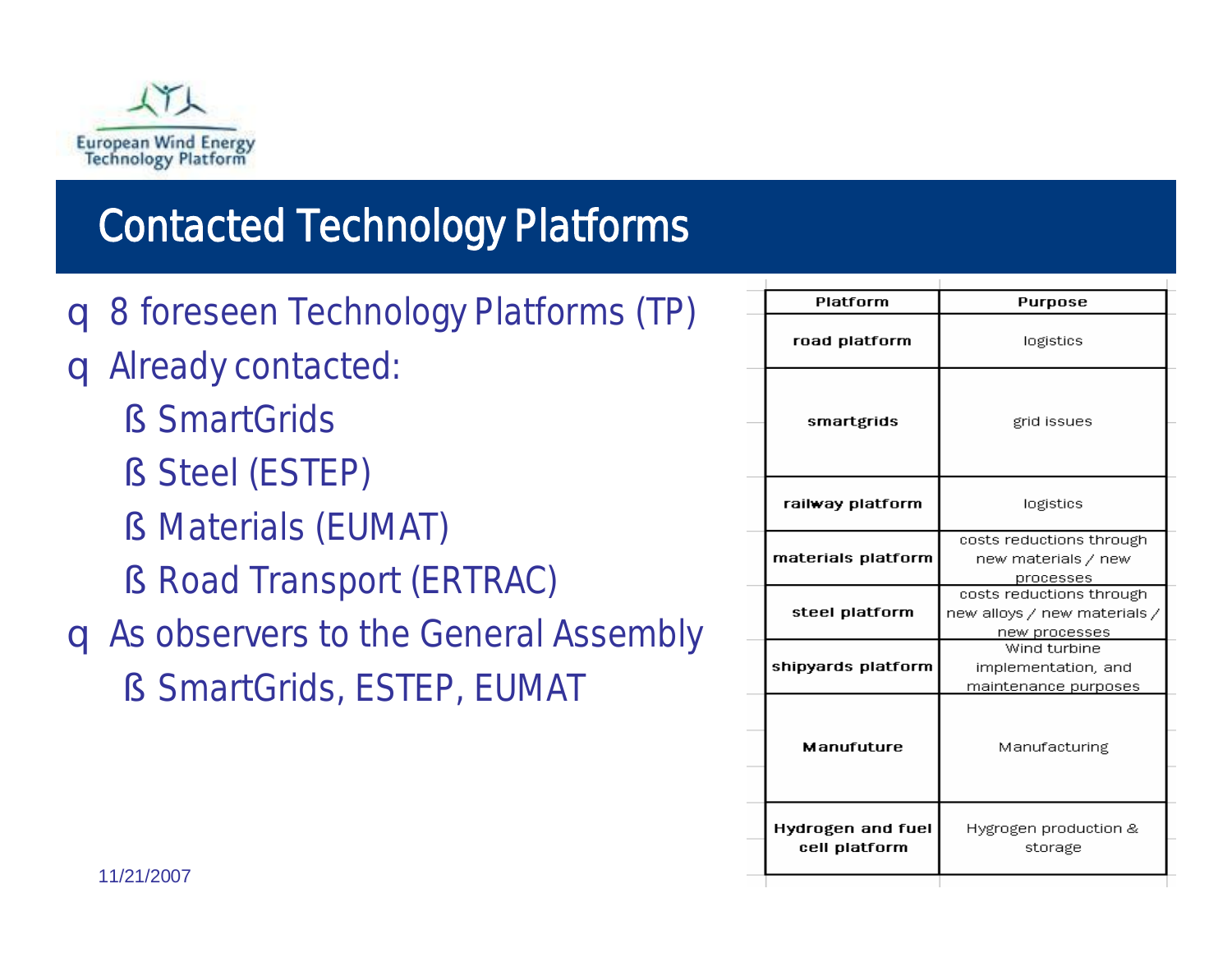

### Interaction Schemes

- q These interactions are extremely important for ERA and are wished by TPWind and the EC
- q Interactions through Observers
- q Decisions:
	- § Observers invited to the Steering Committee meetings
	- § Observers can attend the plenary sessions of TPWind
	- § Observers are not allowed in Working Group meetings, except if they are Group Members
	- § TPWind is invited to the ETP meetings (done for ESTEP and EUMAT)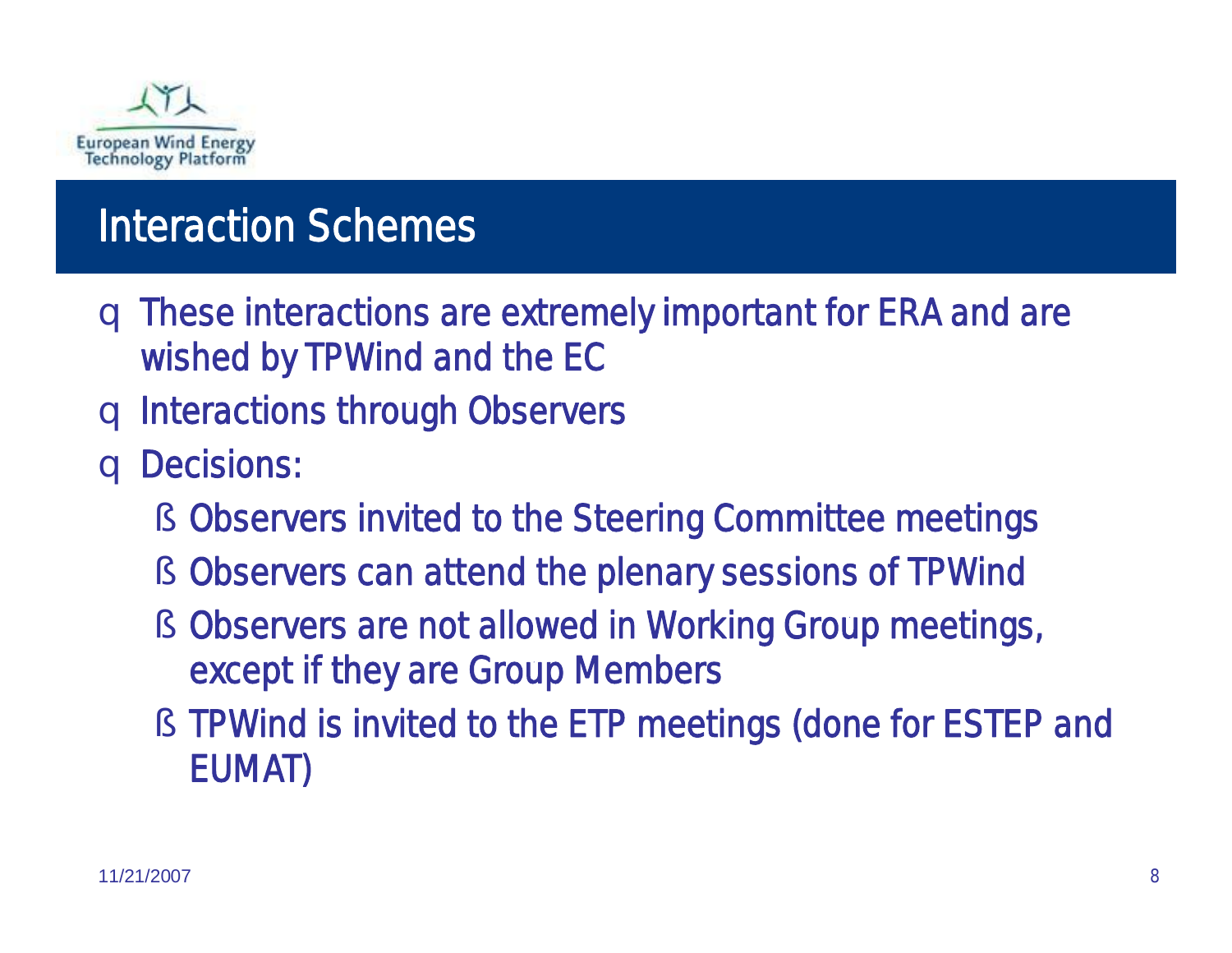

# WG Members Selection Procedure & Updated Terms of Reference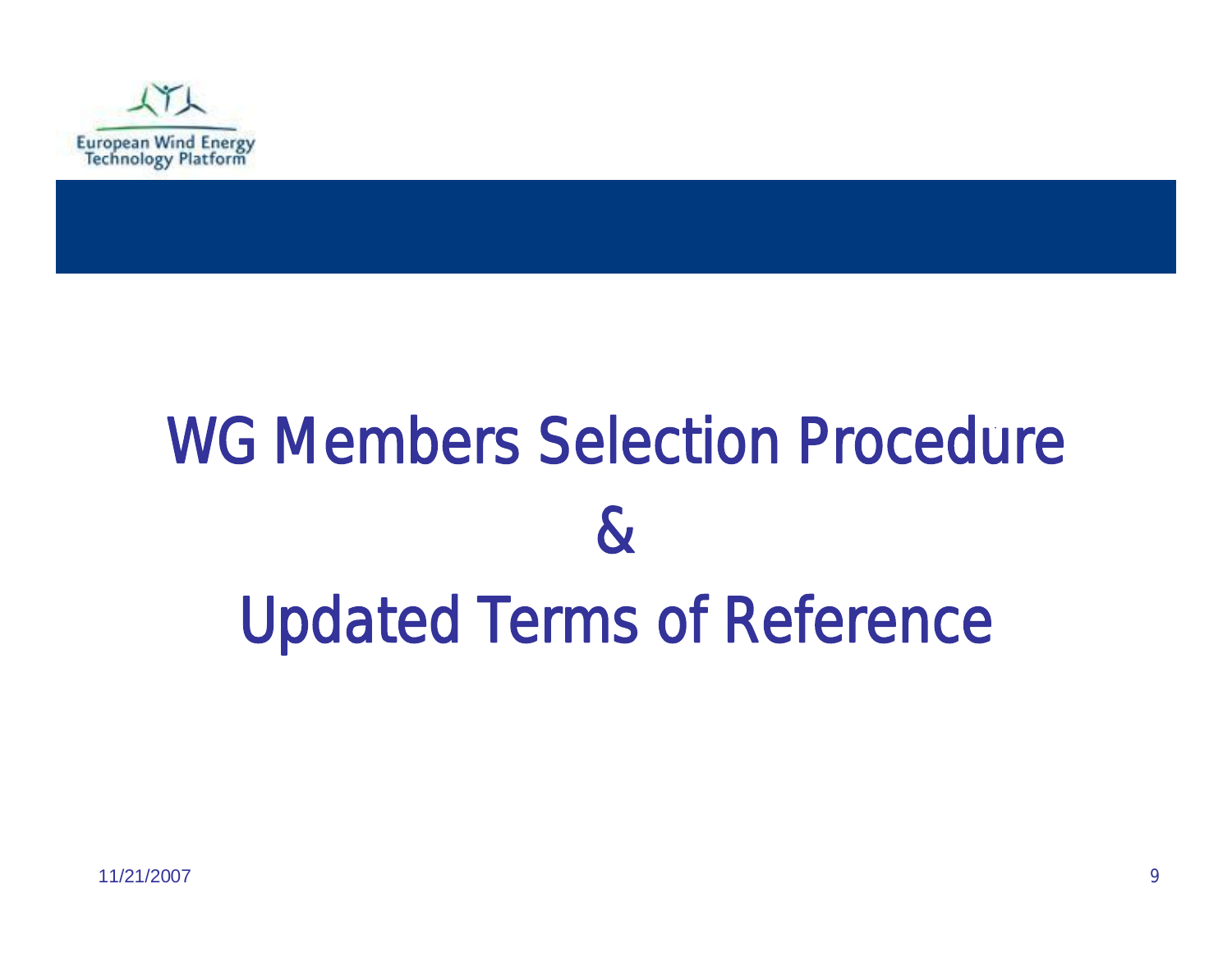

### Selection procedure

- q Under EC supervision
- q Objective: fair and transparent selection procedure. Balance between various parameters
- q Decisions:
	- § A public call (internet and email)
	- § All TPWind decision levels involved
	- § Objectivity in selection criteria
	- § Groups limited to 20 people max

Outcome: 130 WG members, 153 TPWind members *Presentation Secretariat 15:00*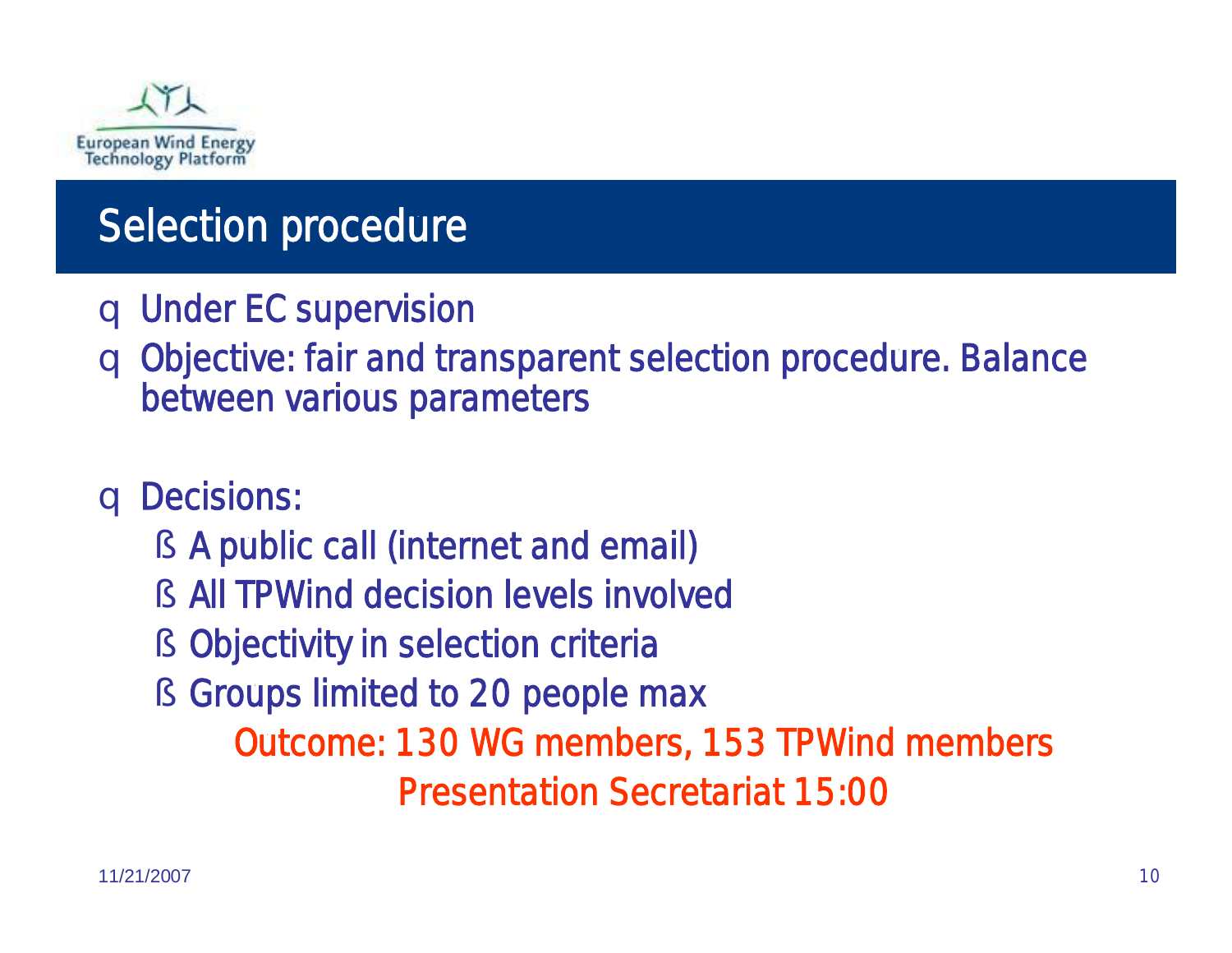

### Updated Terms of Reference

- q Enable to invite Observers
- q Set voting rules for the Working Groups
- q Enable electronic voting

q Enable to involve new stakeholders (from reserve lists)

*Presentation V-C A. Santamaria 14:15*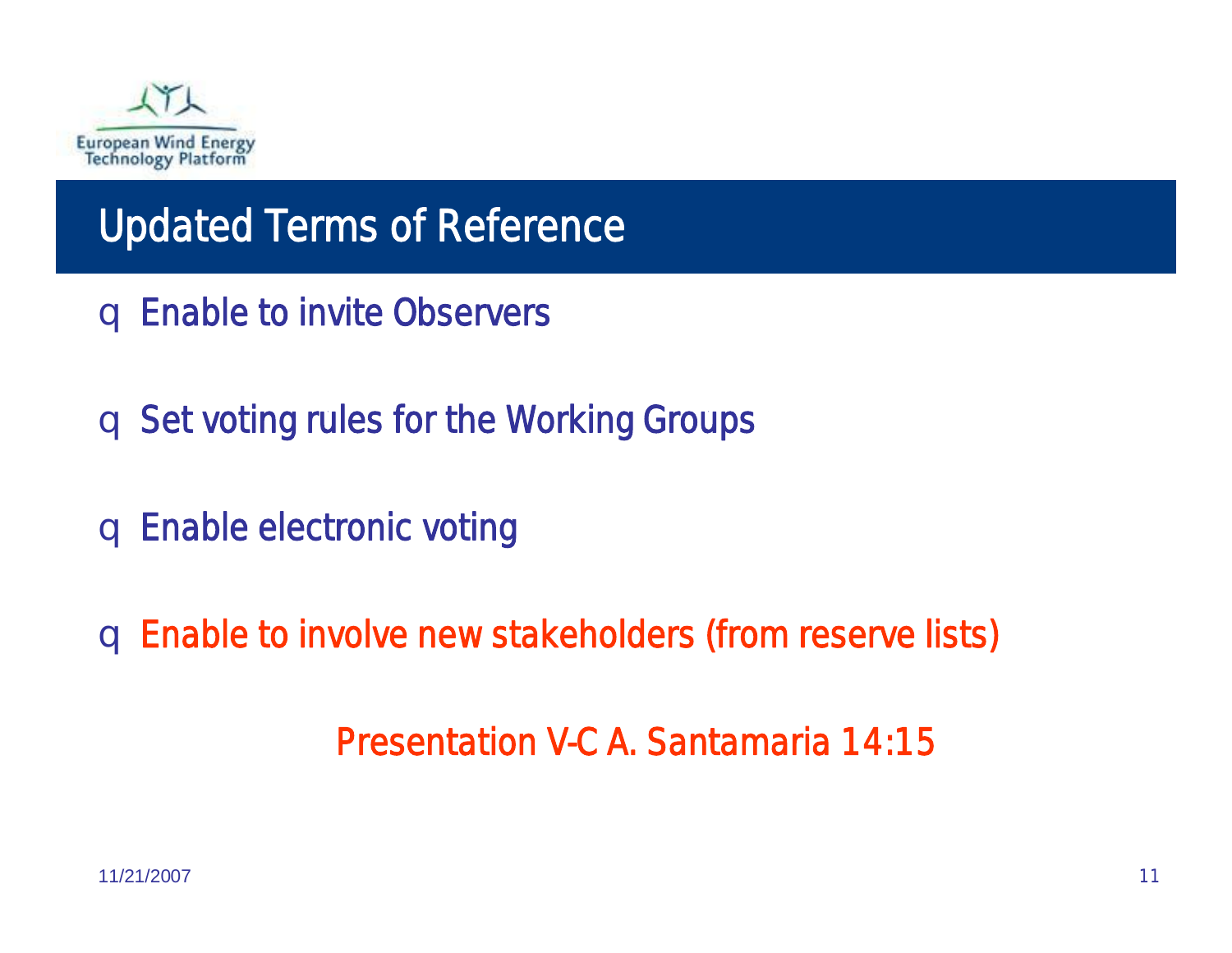

# General Assembly & Sponsorship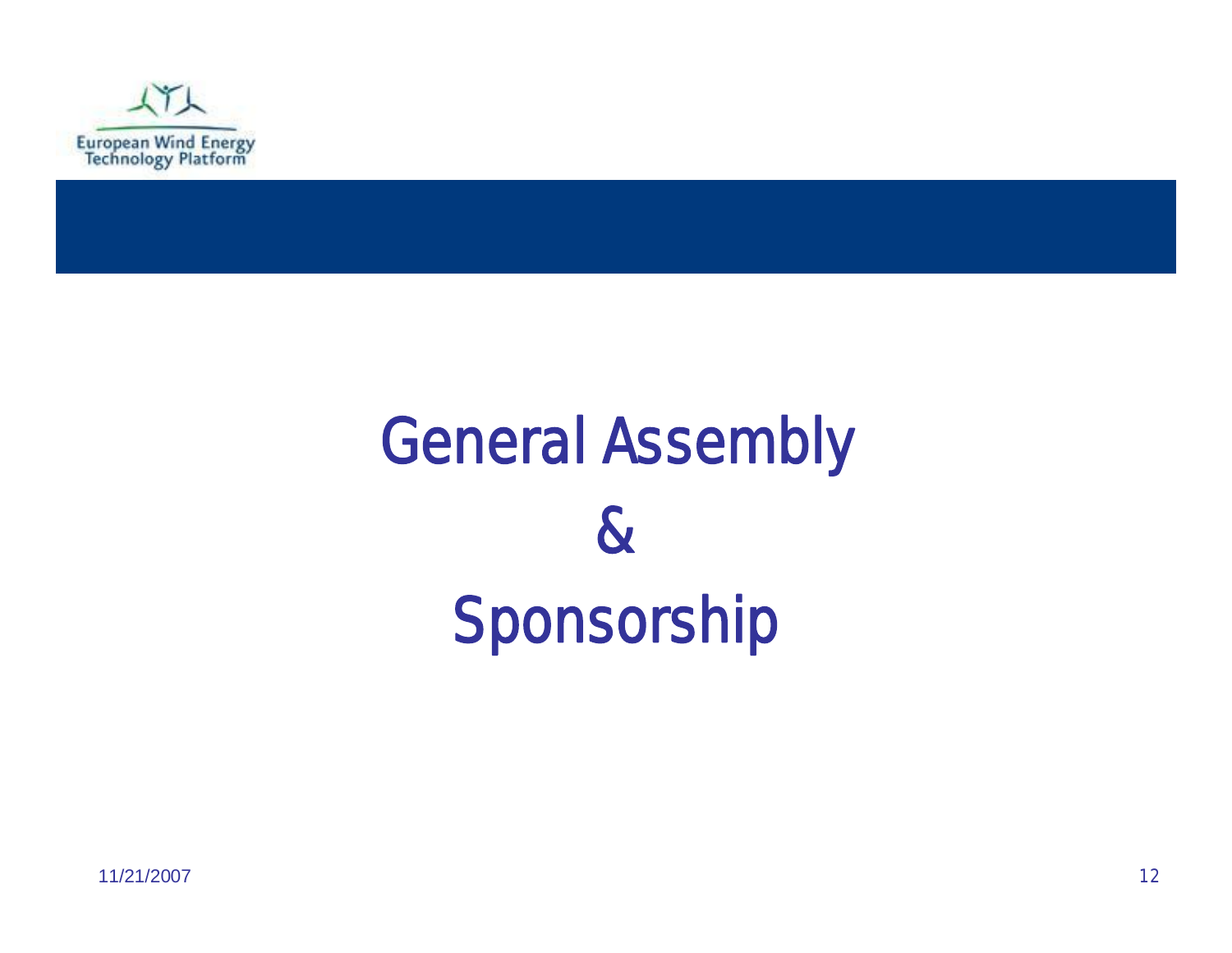

### General Assembly

- q A 2-day event, twice a year (see Terms of Reference)
- q A working meeting with all TPWind Members
- q Draft document provided for getting concrete outcomes (*Secretariat, Chairman & ExCo)*

*Secretariat Presentation 16:15*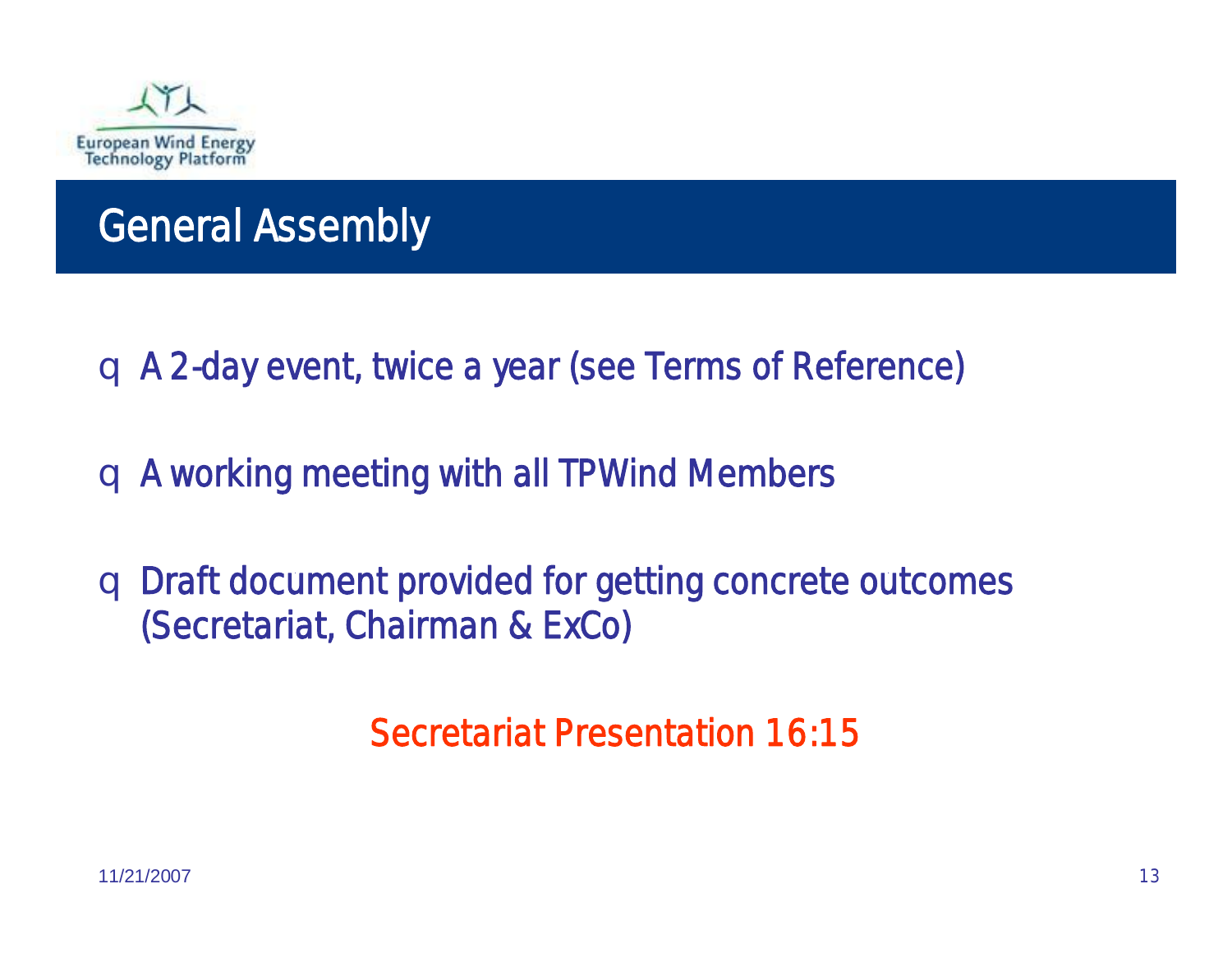

### Sponsorship

- q TPWind is a place of exchange
- q TPWind provides high visibility
- q Networking events shall be organised
- q No budget is available –sponsorship is desirable

q 3 level of sponsorship with corresponding advantages q 4 sponsors at this stage: 30 keuros / 6 events q A cocktail is organised at the conference centre q If more sponsors, the standard shall be raised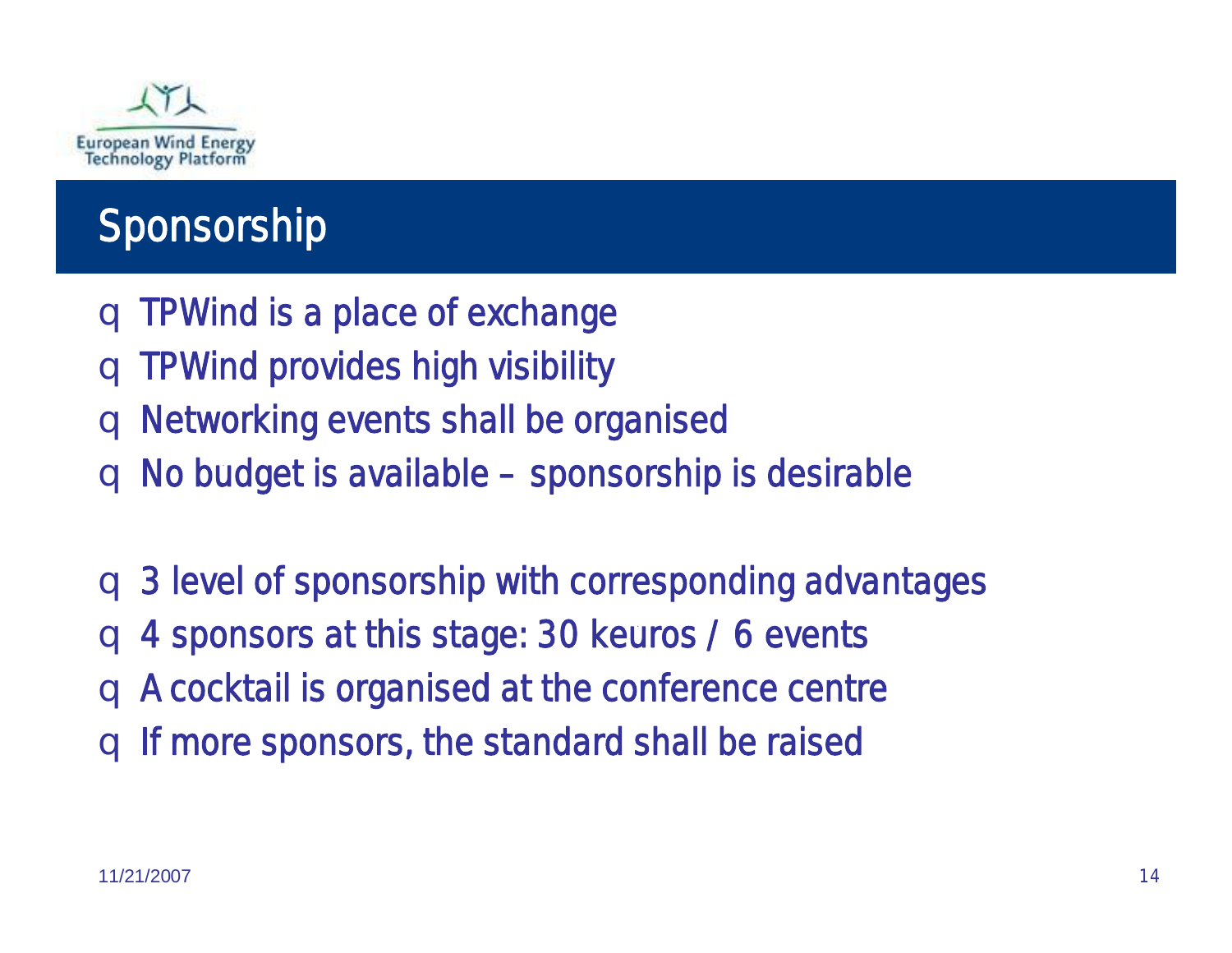

### **Miscellaneous**